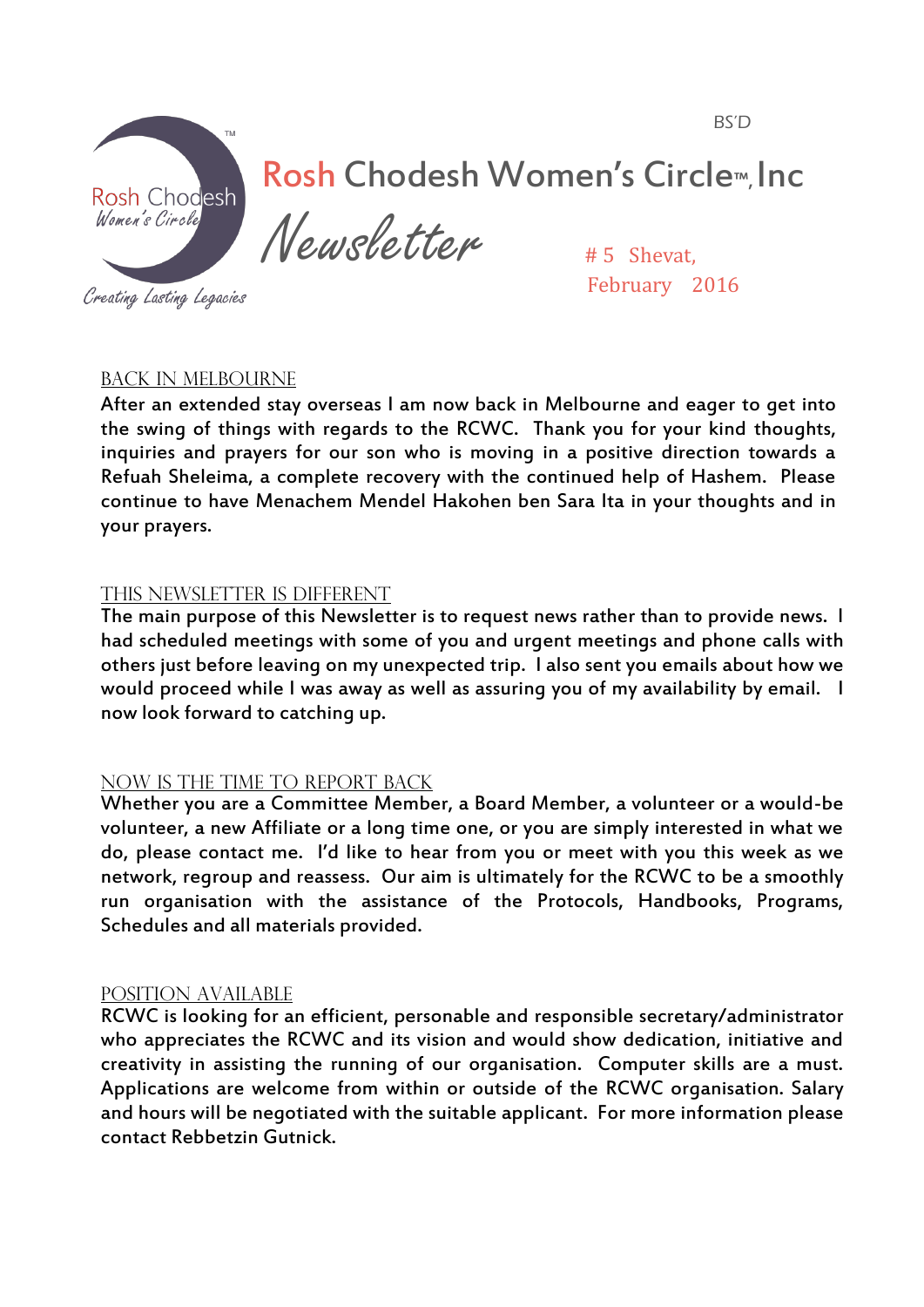#### Adar and Nissan

Thank you to Mrs. Michelle Feiglin for writing the Dvar Torah for Adar and to Mrs. Mina Gordon for writing the Dvar Torah for Nissan.

## From our handbook **New Column**

Here we share with you some of our goals and guidelines taken from our Handbook:

## WELCOME TO THE ROSH CHODESH WOMEN'S CIRCLE.

## "WOMEN HAVE THE WHOLE WORLD IN THEIR HANDS".

Rosh Chodesh Women's Circle™ (RCWC) is a program that encourages each woman to explore the individual mission of her life.

### OUR MISSION

Our mission is to recognise and empower all Jewish women so they can inspire, educate and support each other in building connections and creating a harmonious and meaningful society with lasting legacies.

#### OUR VALUES

Our values are Nurturing, Connection and Empowerment.

#### ¾ **Nurturing**

As she lives, nurtures her family and others around her, each woman contributes to building and shaping the future for her family, community and future generations. This is the time to let women, who nurture others, allow themselves be nurtured so they may reflect on themselves and with each other!

#### ¾ **Connection**

Each Jewish woman has her unique tale. Through sharing and connecting through stories, the unique story of each woman is woven into the fabric of the continuous spiral of Jewish history.

#### ¾ **Empowerment**

At each RCWC event, as women share with each other their family story, they begin to understand themselves better, and the other women, too, gain insight and wisdom from others' stories leading to empowerment, leadership and meaningful contribution to society.